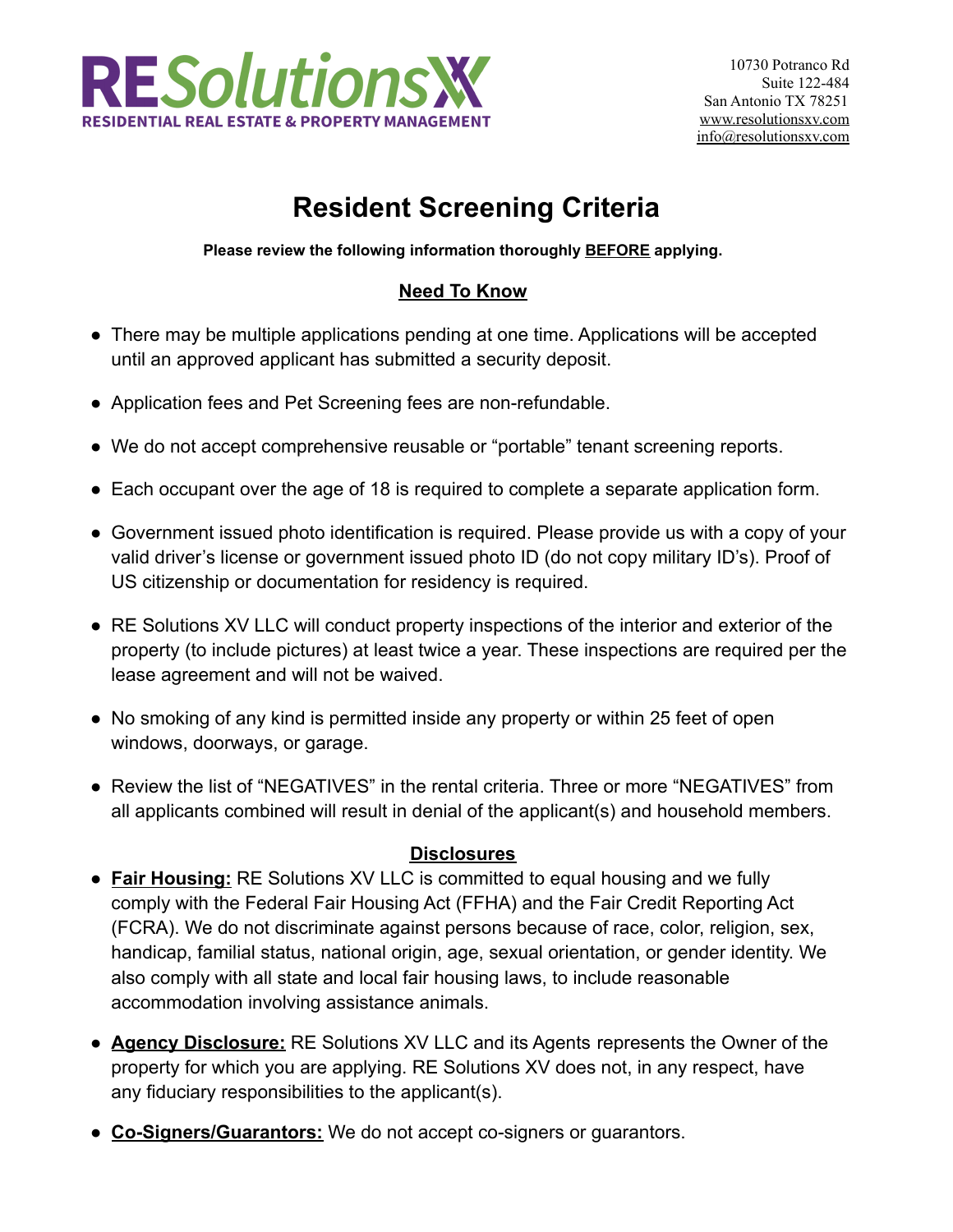## **Credit Criteria**

- Credit score of 550 or higher.
- The credit report should indicate good payment history with no collections from housing providers or utility companies.
- The credit report should not have more than 10 non-medical accounts or \$1,000 in non-medical collections.
- Credit items not affecting qualification include paid collections, satisfied judgments, medical accounts, and discharged bankruptcies over two (2) years.
- There can be no active bankruptcies.
- No evictions or unlawful detainers within past five years.
- Foreclosure in the last five (5) years. Foreclosures will be reviewed on a case-by-case basis.

## **Income Requirements**

- Combined gross income of applicants must be three times the rent.
- All source(s) of income must be verifiable either through employer pay stubs, tax returns, or bank statements. Please provide us with copies of the last two (2) months' paycheck stubs or a letter on company letterhead from your employer verifying your terms of employment.
- We will not use future income except for a verifiable job offer letter detailing exactly the amount to be earned each month.
- Applicants should have minimum Six (6) months employment with current employer.
- Self-employed applicants should provide a copy of last year's income tax return along with the last three (3) months bank statements.
- Other income such as retirement, child support, investment income, etc. must have reliable 3rd party documentation to be considered. If combined applicant income is less than three (3) times the monthly rent, additional security deposit may be required.

## **Rental History Requirements**

- Applicant must have 24 months verifiable rent or mortgage history from a non-relative.
- No collections from housing providers.
- Current and previous landlord information must be verifiable.
- Applicant(s) must receive positive recommendation from landlords.
- Qualifying applicants with no rental history may be charged a higher deposit.

## **Criminal Criteria**

- A national criminal records report will be run on every adult applicant.
- No convicted sex offenders or child molesters permitted (no waiver allowed).
- A conviction, guilty plea or no-contest plea for any felony or any misdemeanor or gross misdemeanor involving assault, intimidation, sex-related, drug-related, property damage, weapons charges, criminal trespass, theft, dishonesty, or prostitution will be grounds for denial.
- Any criminal record activity that could be deemed harmful or threatening to the health and safety of an individual, the rental property, neighborhood, or property of others will be grounds for denial.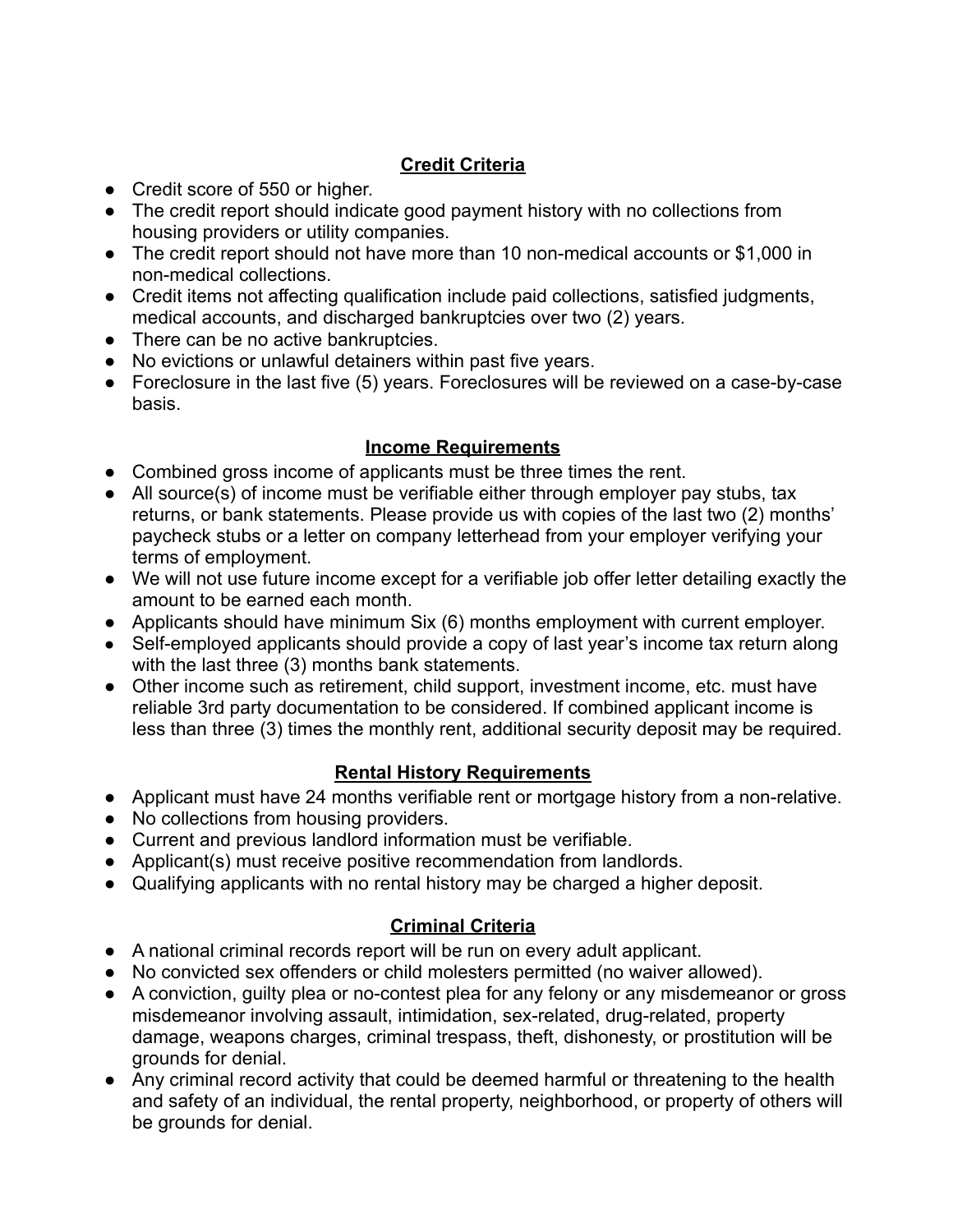● Pending charges or outstanding warrants for any of the above will result in a suspension of the application.

#### **Other Criteria**

● Home-based business: Working from your home is allowed. However, we ask that you do not use it as your primary workplace. For example, we do not allow home daycare businesses or hair salons. In addition, the property is not to be used in any way that is illegal or dangerous or which would cause a cancellation, restriction, or increase in property or management insurance premium.

## **Application Process**

RE Solutions XV LLC will obtain a consumer credit report for each applicant. This report must be generated by our screening company and not by the applicant. In addition to a credit report, we also run a fraud search, criminal background check and eviction search. We also contact current and previous landlords, employers and/or references provided by you.

- 1. Applications are submitted online by all occupants over the age of 18 to the screening report company. A non-refundable fee of \$65 per applicant is required to be paid via credit or with debit card at the time of application.
- 2. All applicants must review and complete the Pet & Animal Policies (even if you do not have a pet or animal). Visit <https://resolutionsxv.petscreening.com/>
- 3. Copy of a legible, government-issued photo ID for every applicant is submitted to RE Solutions XV LLC.
- 4. Documentation of income is submitted to RE Solutions XV LLC.
- 5. Screening report is completed by the screening company and submitted to RE Solutions XV. Timing may vary based on application information provided.
- 6. Complete Application Package is reviewed and scored by RE Solutions XV LLC.
- 7. Applicants are notified of results.
	- a. We are not permitted to discuss any details pertaining to application denial over the phone or email. Adverse Action notices are mailed as per state law where required.

## **Application Package Must Include:**

● Verification of Income (pay stubs for past two (2) months, tax return, offer letter, etc.)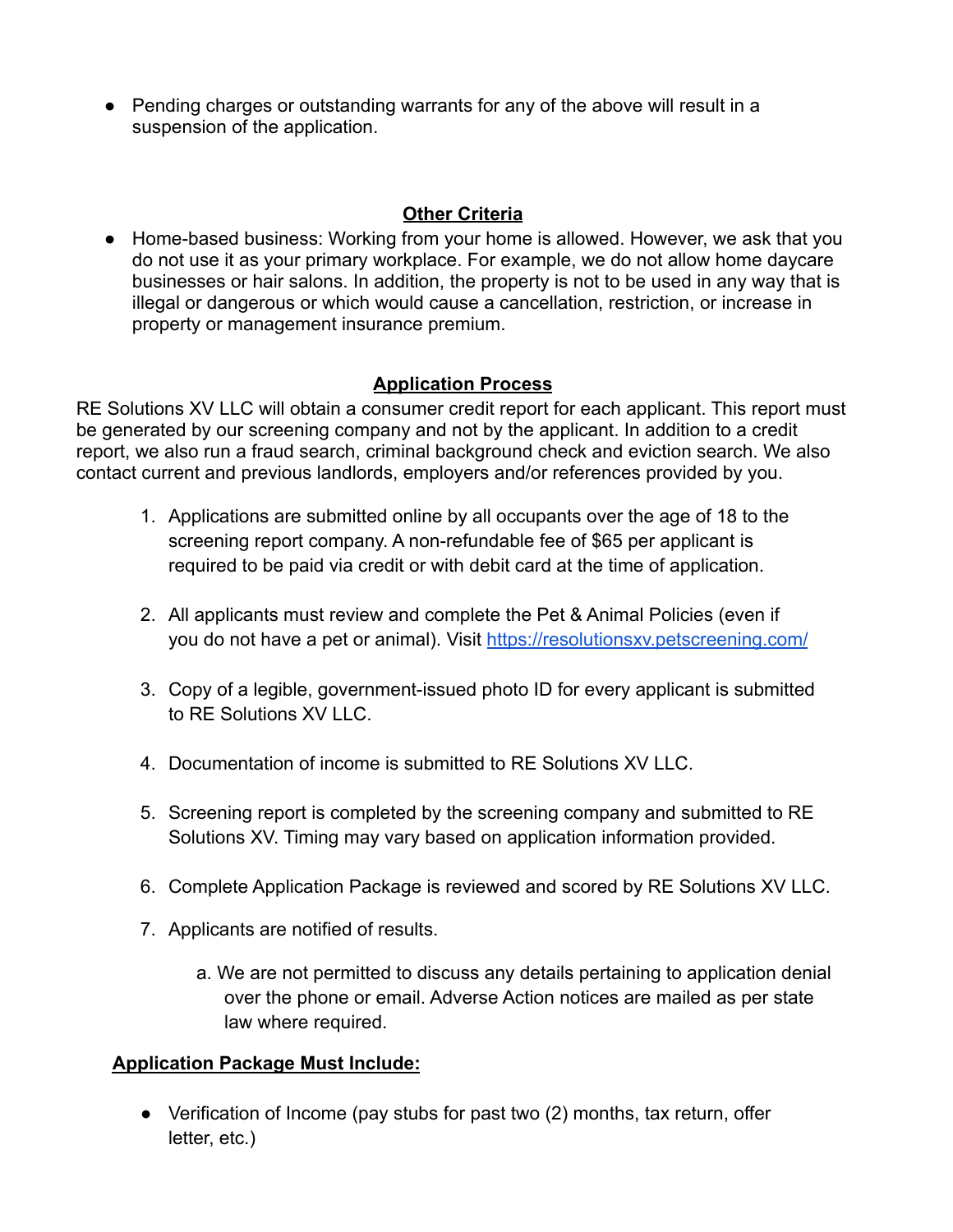- Signed Authorization to Release Information Print, sign and return.
- Current Government Photo ID for all applicants
- Completed Pet Screening Report

## **Please note that Application Package will not be reviewed until ALL required documentation and screening report applications are returned.**

In the case of multiple application packages, they will be scored in the order they are completed. If they are complete at the same time, then they will be processed in the order of application submission.

**NEGATIVES:** The following items shall be considered negative items and may result in denial or additional security deposit requirements. **Three or more "negatives" from all applicants combined will result in denial of the applicant(s) and household members.**

- 1. Less than six (6) months of positive, verifiable rental history from a third-party landlord (i.e., no relatives, friends, etc.). Military housing may or may not apply depending on verification received.
- 2. Any credit report account with late payments within the last 12 months.
- 3. Any credit account which is rated as having gone to collections within the last three (3) years.
- 4. Any credit account that was closed due to charge off or repossession within the last three (3) years.
- 5. Any judgment, bankruptcy, or lien within the last five (5) years.
- 6. Any landlord reference that includes late payments in the last 12 months.
- 7. Any instance of a damage deposit which was not returned due to damage to the rental unit (beyond normal cleaning).
- 8. Any instance of proper "Notice of to Vacate" was not given.
- 9. Any instance of unauthorized animals or persons occupying a unit rented to the applicant.
- 10. Failure to disclose ownership/possession of animals.
- 11. Less than Twelve (12) months of verifiable income.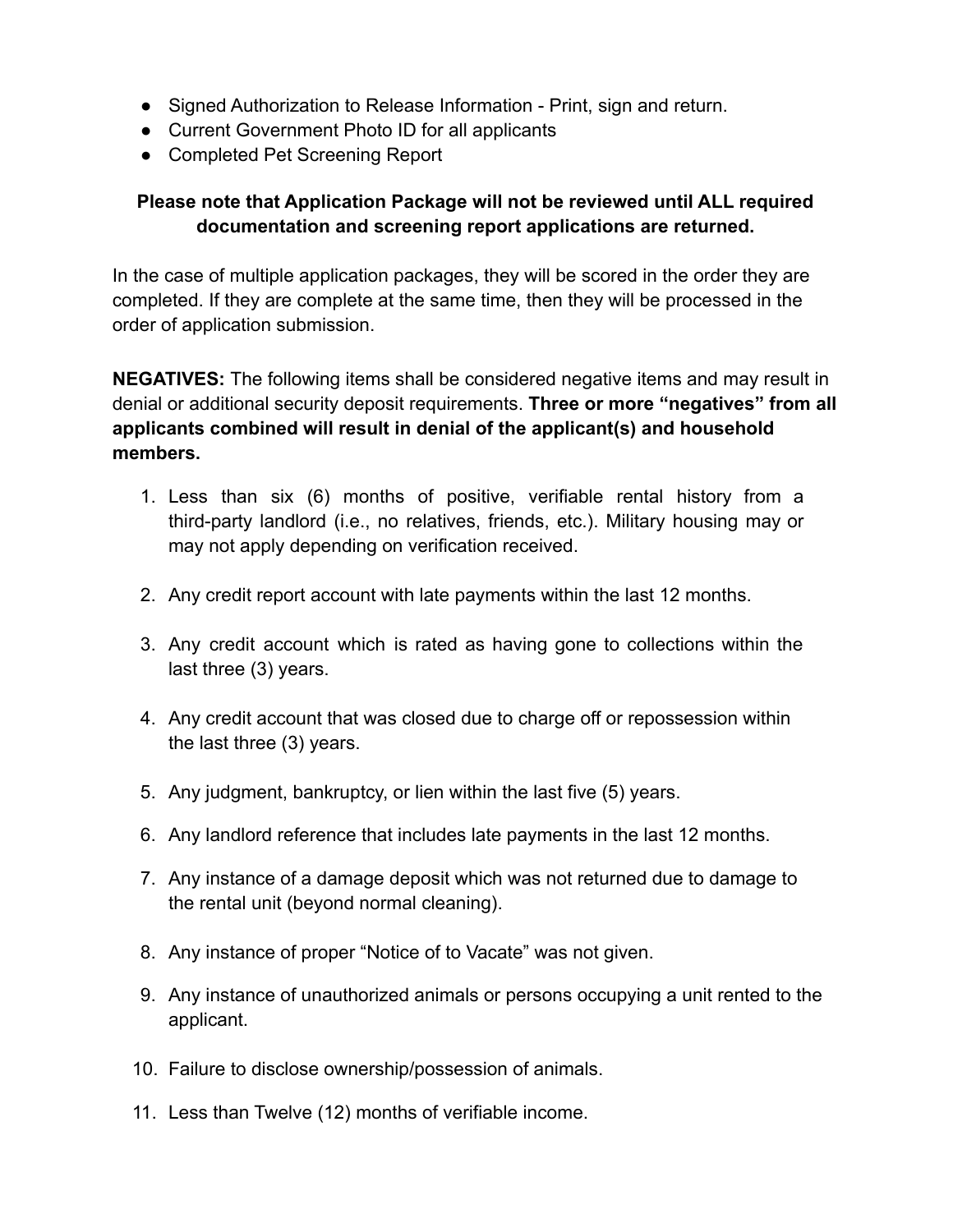- 12. Any income level which does not meet the income verification guidelines.
- 13. Foreclosure in the last five (5) years. Foreclosures will be reviewed on a case-by-case basis. Timing, payment amounts and verifiable reasons for the foreclosure will be considered (i.e., medical issues, temporary loss, or reduction of income) and could result in a denial depending on the circumstances.
- 14. Any conviction for any criminal activity in the last five (5) years.

**DENIALS:** The following items will result in an automatic denial of the applicant(s) and household members.

- 1. Credit scores below 550.
- 2. Any evidence that an applicant has lied on the application.
- 3. Any open bankruptcy or bankruptcy that has been discharged less than two (2) years from today's date.
- 4. Unsatisfactory rental reference/would not re-rent documentation.
- 5. Any rental history reflecting any unpaid past due balance.
- 6. Any landlord reference with 3 or more late rent payments in the last 12 months.
- 7. Any collection filed by a property management company or landlord.
- 8. Any eviction or Unlawful Detainer action in the last seven (7) years and/or any current Pay or Vacate notice.
- 9. Two (2) or more NSF payments to a landlord within a 12-month period.
- 10. Unsatisfactory Pet Screening Results.
- 11. A total of \$1,000 or more in unpaid collections excluding medical.
- 12. Any unpaid tax liens totaling \$1,000 or more.
- 13. Any conviction of illegal manufacture or distribution of a controlled substance within the last seven (7) years by any household member.
- 14. Any felony conviction for a criminal offense that was of physical or violent nature against either a person or property in the last seven (7) years.
- 15. Any household member that is a registered or unregistered sex offender.
- 16. Any false or misleading information provided by the applicant or omission of a material fact.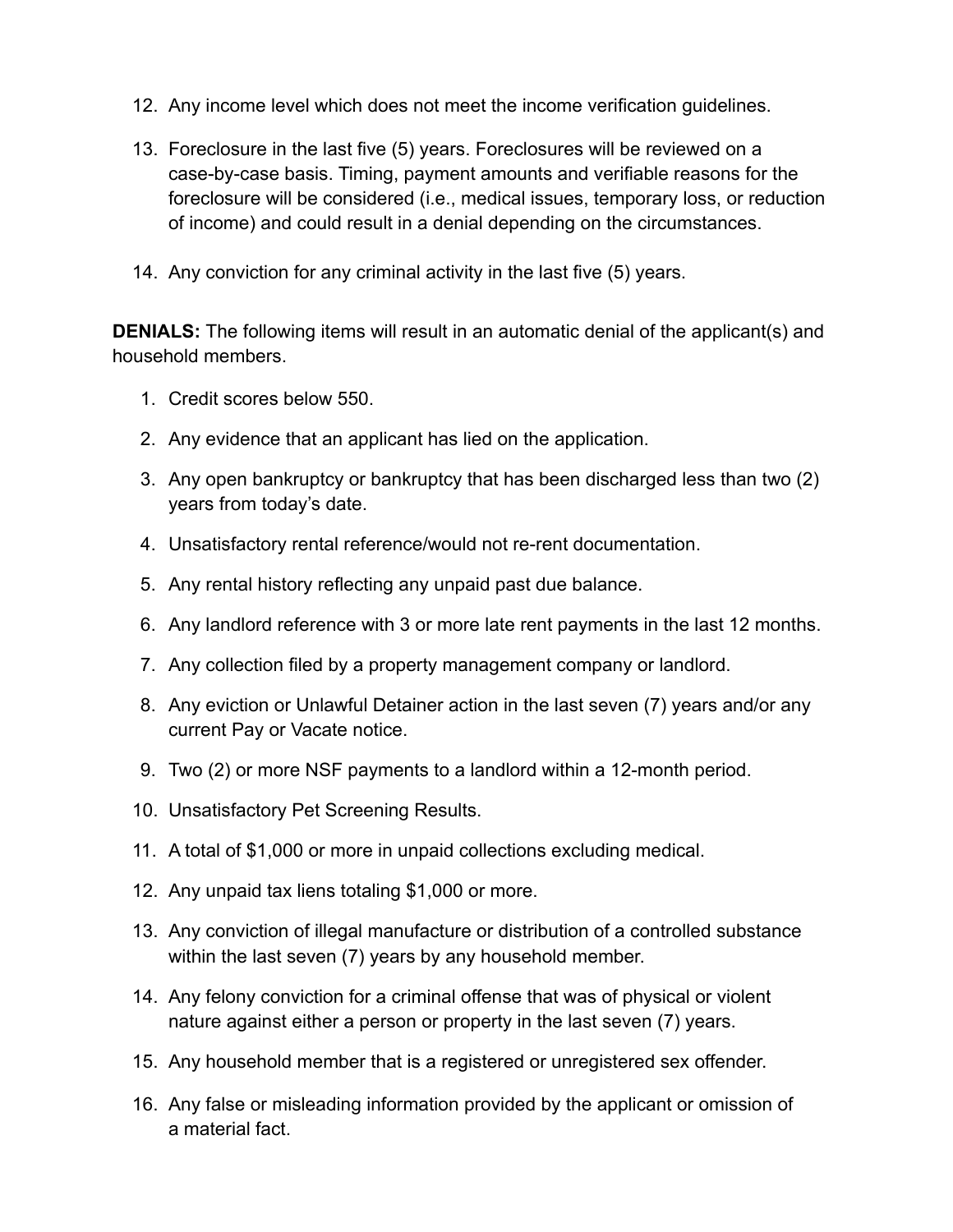#### **Pet Policies:**

Pet policies vary from one homeowner to another. Some owners do not allow pets (other than approved assistance animals) on the property, while others restrict the type and/or size of allowable pets. If you apply for one of our properties and wish to have a pet, you will need to complete an online pet profile & pay a non-refundable pet application fee of \$20 for the 1st pet and \$15 for the 2nd pet. This screening is part of the Application Package and must be completed before we can review your application.

Note: Current residents or future residents that wish to have a pet after move-in, need to contact our office for owner approval and pay initial pet fee prior to getting a pet. A Pet Agreement needs to be signed within seven (7) days of pet being at the property.

- No more than two animals are permitted without specific owner approval
- No Pets under one year of age (no puppies or kittens)
- No breeding of any animal on the properties
- Assistance animals with proper documentation will not require the pet screening fee, additional security deposit or additional Pet Rent but will still be required to complete the screening process to verify if it meets the Assistance Animal requirements.

Approved pets will require a one-time Pet Administration Fee in the amount of \$50 per animal at move in plus a monthly pet admin fee (Pet Rent) per pet. The amount of the pet rent is determined based upon the "Paw Score" that PetScreening.com assigns to the pet. This score is determined using a proprietary formula that considers things such as pet age, weight, vaccination records, etc. The following are the pet rent amounts:

- 3-5 Paws: \$25/month
- 0-2 Paws: \$50/month

Please note that the following dog breeds are restricted by some landlord insurance policies and may be declined, or you may be required to provide your own pet liability insurance covering the specific dog and naming both our brokerage and the property owner as "additional insured" on the policy:

| <b>Pit Bulls</b>              | <b>Belgian Malinois</b> | <b>Chow Chows</b>        |
|-------------------------------|-------------------------|--------------------------|
| <b>Staffordshire Terriers</b> | <b>Wolf-hybrids</b>     | <b>Alaskan Malamutes</b> |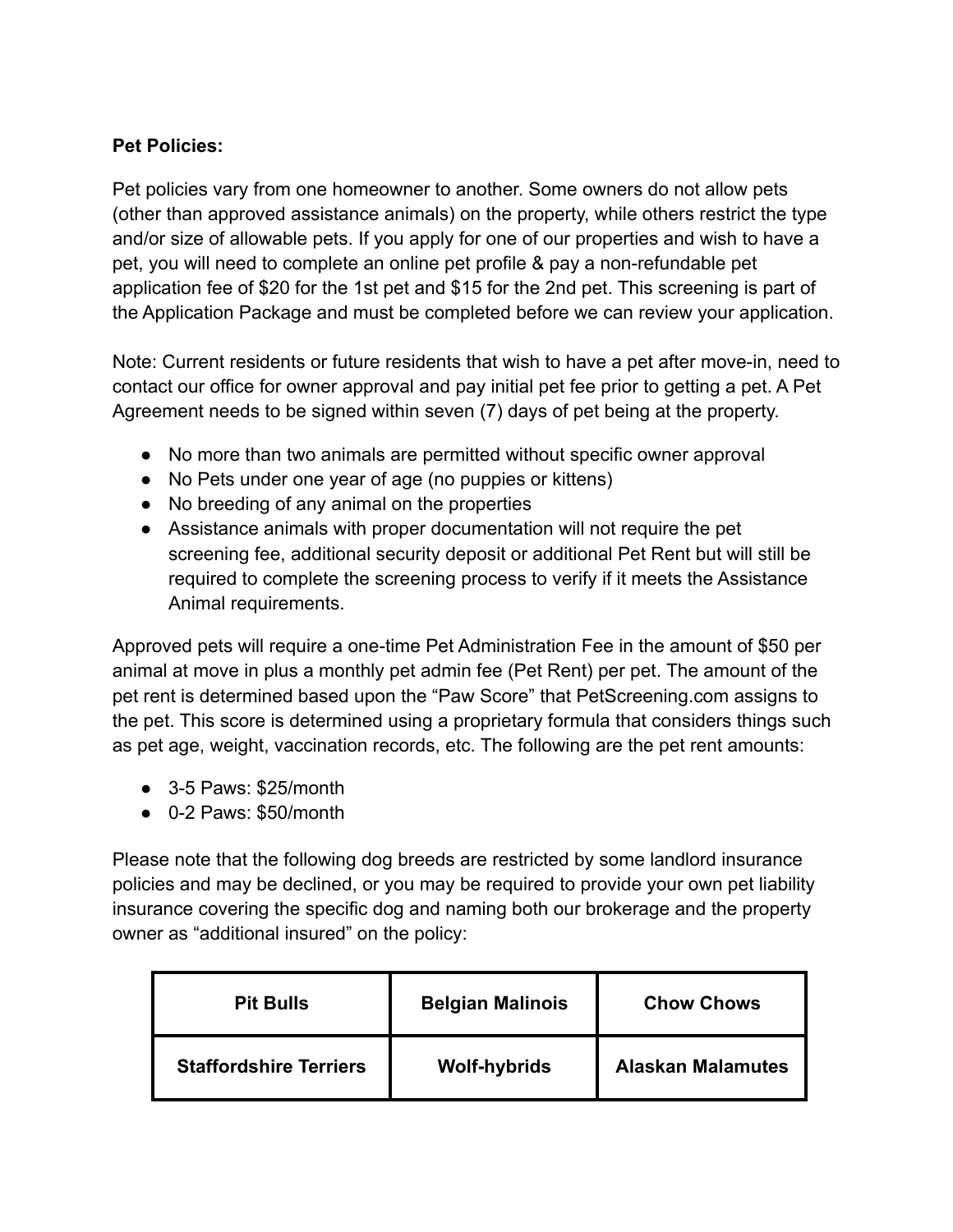| <b>Rottweilers</b>      | <b>Mastiffs</b>    | <b>Doberman Pinschers</b> |
|-------------------------|--------------------|---------------------------|
| <b>German Shepherds</b> | <b>Cane Corsos</b> | <b>Akitas</b>             |
| <b>Presa Canarios</b>   | <b>Great Danes</b> | <b>Siberian Huskies</b>   |

\*Any combination of any of the above

#### **Once Your Application Package is Approved:**

- 1. You will receive an email notification outlining the terms of your approval. You must respond to the email withing 24 hours should you wish to move forward.
- 2. You will have until the end of the next business day to pay deposit, fees and prorated rent. These fees will either be in electronic payment or certified funds depending on the move-in date.
- 3. Once all funds are paid, we will stop marketing the property and no longer accept applications.
- 4. A non-refundable \$150.00 Administration Fee will be due with initial funds. This fee is to cover the costs of preparing, forwarding, and offering the convenience of online signatures for the lease agreement as well as completing the property condition report upon move-in and move-out.
- 5. Lease agreement and required documentation will be drafted and sent out for electronic signature upon payment of all initial funds. Lease agreement must be signed within 48 hours. If lease is not signed within 48 hours, the property will be placed back on the market and funds will be reimbursed minus the \$150 Administration Fee and the number of days of prorated rent that property was off market.
- 6. Detailed instructions from lease signing to move-in will be sent through email.

#### **Start of Lease:**

● **Vacant Homes:** RE Solutions XV has a policy that all leases on vacant